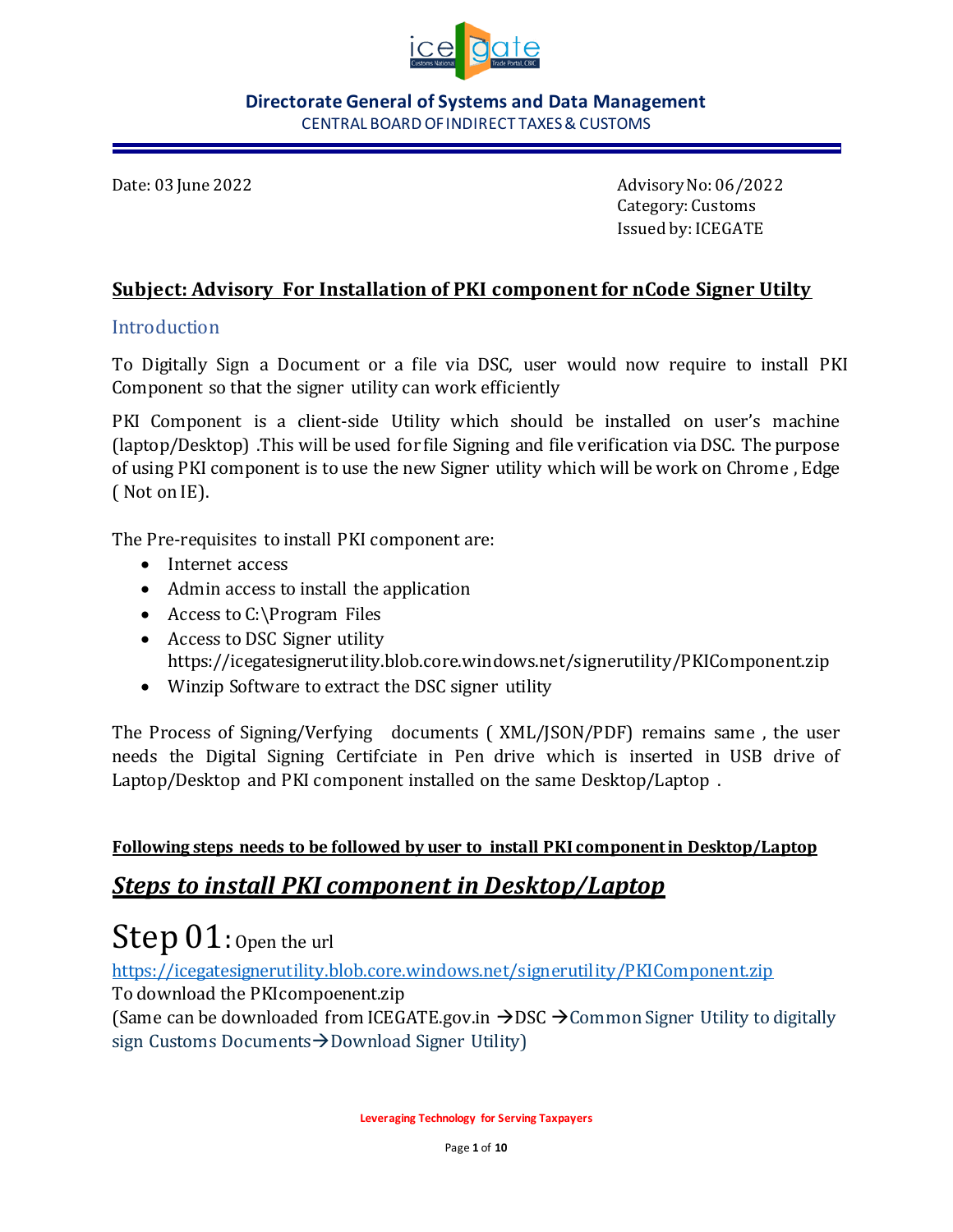

### **Directorate General of Systems and Data Management**

CENTRAL BOARD OF INDIRECT TAXES & CUSTOMS



| <b>ICE COLE</b><br>online at DGFT website. For more details click here *IFSC codes have changed for few ban |                          |                                                                        |          |                  |                   |                    |  |  |
|-------------------------------------------------------------------------------------------------------------|--------------------------|------------------------------------------------------------------------|----------|------------------|-------------------|--------------------|--|--|
| Latest:<br>Home                                                                                             | About Us                 | <b>Quick Information</b>                                               | Advisory | <b>Tutorials</b> | <b>Guidelines</b> | <b>Useful Link</b> |  |  |
|                                                                                                             | Home > Digital Signature |                                                                        |          |                  |                   |                    |  |  |
|                                                                                                             | Digital Signature        |                                                                        |          |                  |                   |                    |  |  |
| <b>Download Link</b><br>S No.<br><b>Name</b>                                                                |                          |                                                                        |          |                  |                   |                    |  |  |
|                                                                                                             |                          | Common Signer Utility to digitally sign Customs Documents   Click Here |          |                  |                   |                    |  |  |
| 2                                                                                                           | Advisory                 |                                                                        |          |                  | <b>Click Here</b> |                    |  |  |
| з                                                                                                           | Pictorial Guide          |                                                                        |          |                  | Click Here        |                    |  |  |
|                                                                                                             | <b>Process Document</b>  |                                                                        |          |                  | Click Here        |                    |  |  |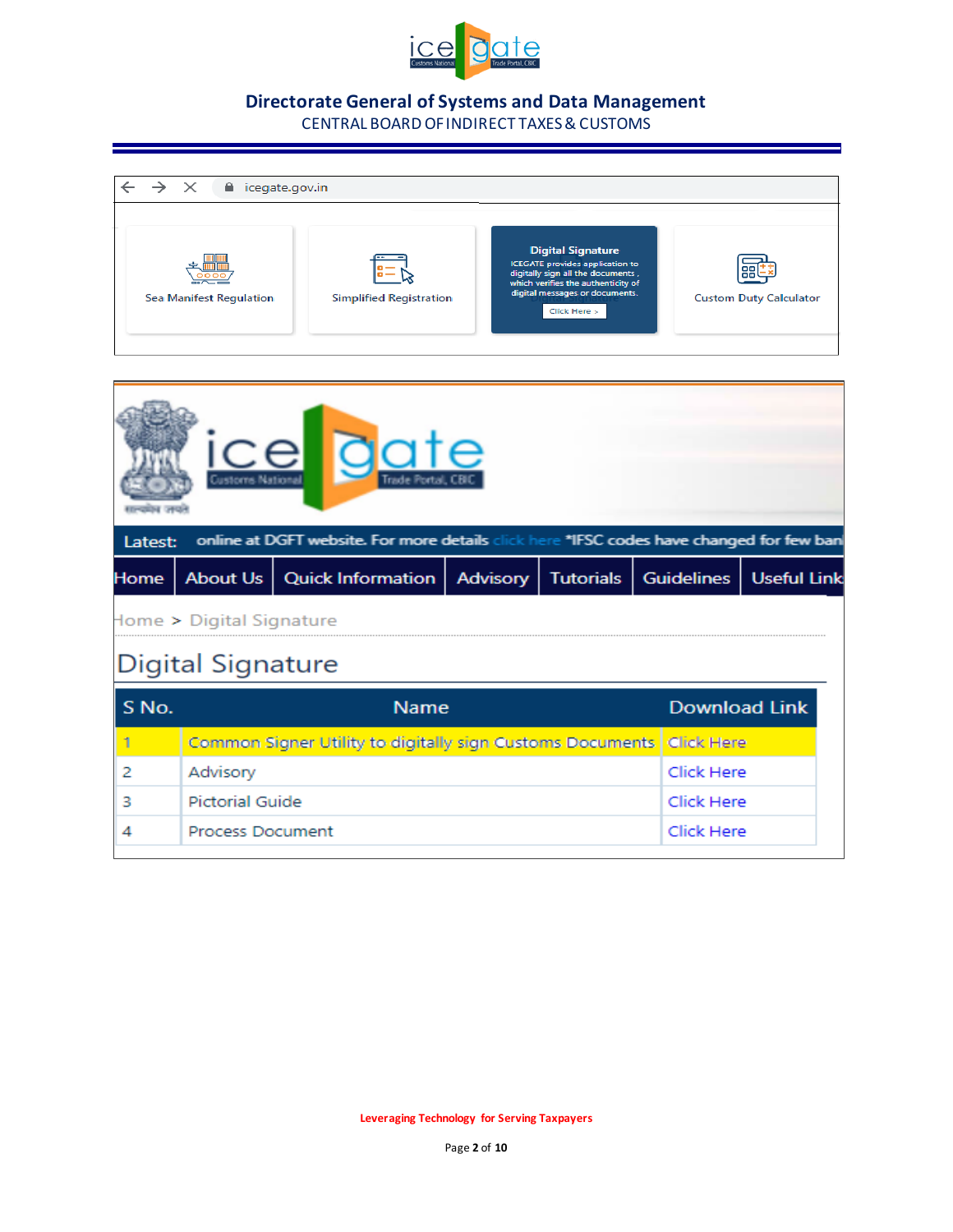



## Step 02

File is saved in the Download folder for the (Desktop/Laptop)

| <b>THE</b><br>computer                                          | A. BEAM.                                                              |                                                                                       |                         |                                |
|-----------------------------------------------------------------|-----------------------------------------------------------------------|---------------------------------------------------------------------------------------|-------------------------|--------------------------------|
| Open Rename<br>Properties                                       | Map network Add a network<br>Access<br>drive *<br>location<br>media * | Uninstall or change a program<br>☆<br>System properties<br>Open<br>Settings TH Manage |                         |                                |
| Location                                                        | Network                                                               | System                                                                                |                         |                                |
| $\rightarrow$ $\sim$ $\land$ $\Box$ > This PC ><br>$\leftarrow$ |                                                                       |                                                                                       |                         |                                |
| <b>*</b> Quick access                                           | $\vee$ Folders (7)                                                    |                                                                                       |                         |                                |
| <b>Desktop</b><br>÷                                             | 3D Objects                                                            | Desktop                                                                               | Documents               | Downloads                      |
| Downloads<br>÷                                                  |                                                                       |                                                                                       | Ê                       |                                |
| 闓<br>Documents<br>×                                             |                                                                       |                                                                                       |                         | Date created: 23-04-2021 15:20 |
| Pictures<br>÷                                                   | <b>Pictures</b>                                                       | Videos                                                                                |                         |                                |
| Files_sam                                                       |                                                                       |                                                                                       |                         |                                |
| nCodePKICompone                                                 | $\vee$ Devices and drives (4)                                         |                                                                                       |                         |                                |
|                                                                 | Windows (C:)                                                          | Data (D.)                                                                             | <b>HP_RECOVERY (E:)</b> | CD Drive (F:) WD PROXXey       |
| New folder                                                      | 27.5 GB free of 149 GB                                                | <b>RANGE</b><br>261 GB free of 294 GB                                                 | 7.13 GB free of 19.9 GB | 0 bytes free of 1.96 MB        |
| Screenshots                                                     |                                                                       |                                                                                       |                         | <b>DSC</b> Pen Drive           |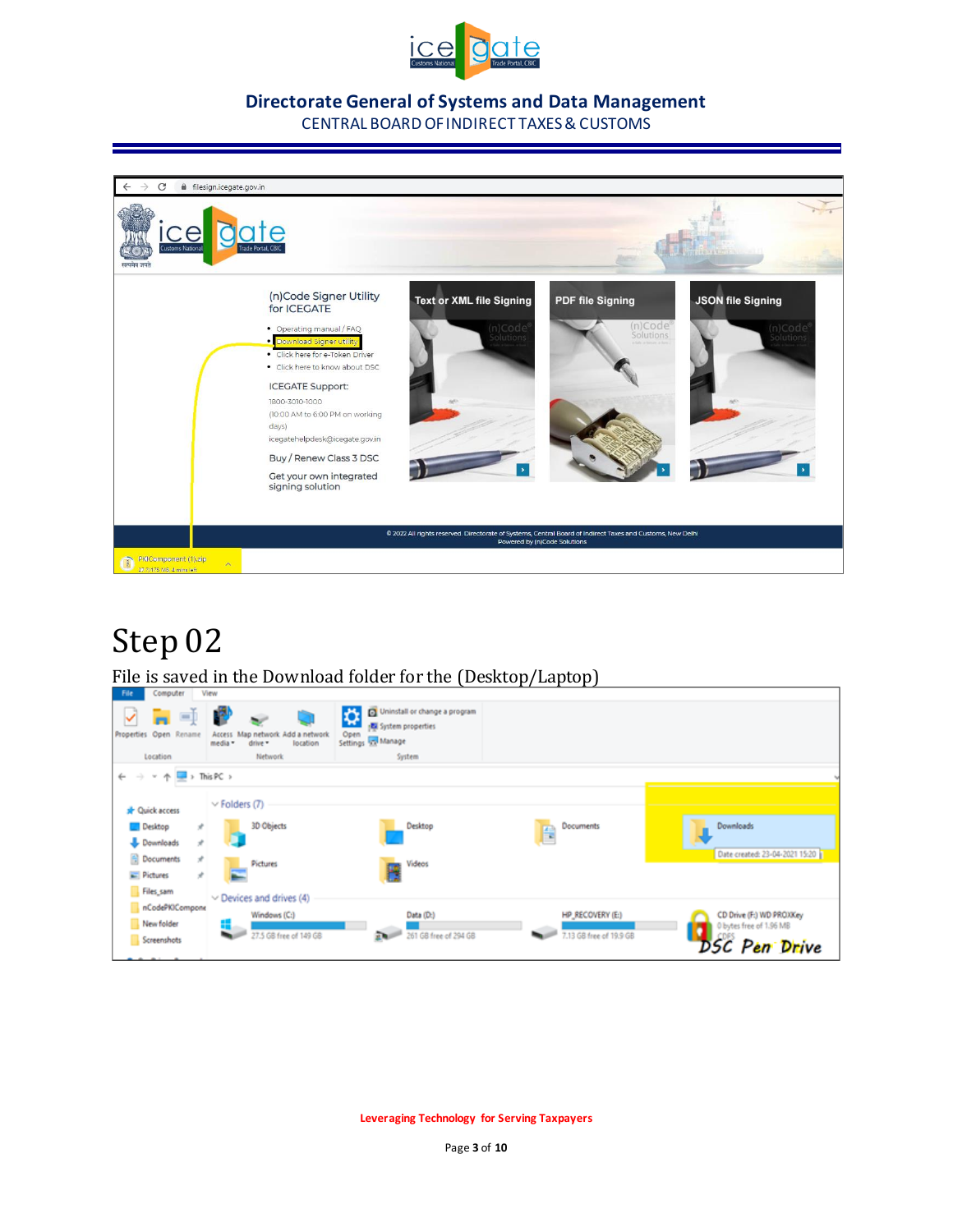

# Step 03

Click on the Download Folder and access the file in download folder. Right click on the downloaded Zip file , Select Extract All….

| $\leftarrow$<br>$\rightarrow$<br>v ^ J            | This PC > Downloads >                            |                                                   |             |
|---------------------------------------------------|--------------------------------------------------|---------------------------------------------------|-------------|
| <b>Duick access</b>                               | $\mathcal{S}_{\mathcal{N}}$<br>Name              | Type<br>Date modified                             | Size        |
| <b>Desktop</b><br>À<br>Downloads<br>$\mathcal{R}$ | $\vee$ Today (4)                                 |                                                   |             |
| <b>Documents</b><br>Å                             | ICEGATE_applet-less_19-04-2022_30-04-2022_v6.zip | 37.04.3033.13.60<br>Camaccccod/sigp<br>Open       | 1,79,604 KB |
| $\equiv$ Pictures<br>Å<br>Files_sam               |                                                  | Open in new window<br>Extract All                 |             |
| nCodePKICompone<br>New folder                     |                                                  | Scan for Viruses                                  |             |
| Screenshots                                       |                                                  | Pin to Start<br>Scan with Microsoft Defender<br>H |             |
| OneDrive - Perconal                               |                                                  | A Chase                                           |             |

## Step 04

The file is extracted and saved at the same location of parent file ( Downloads folder).

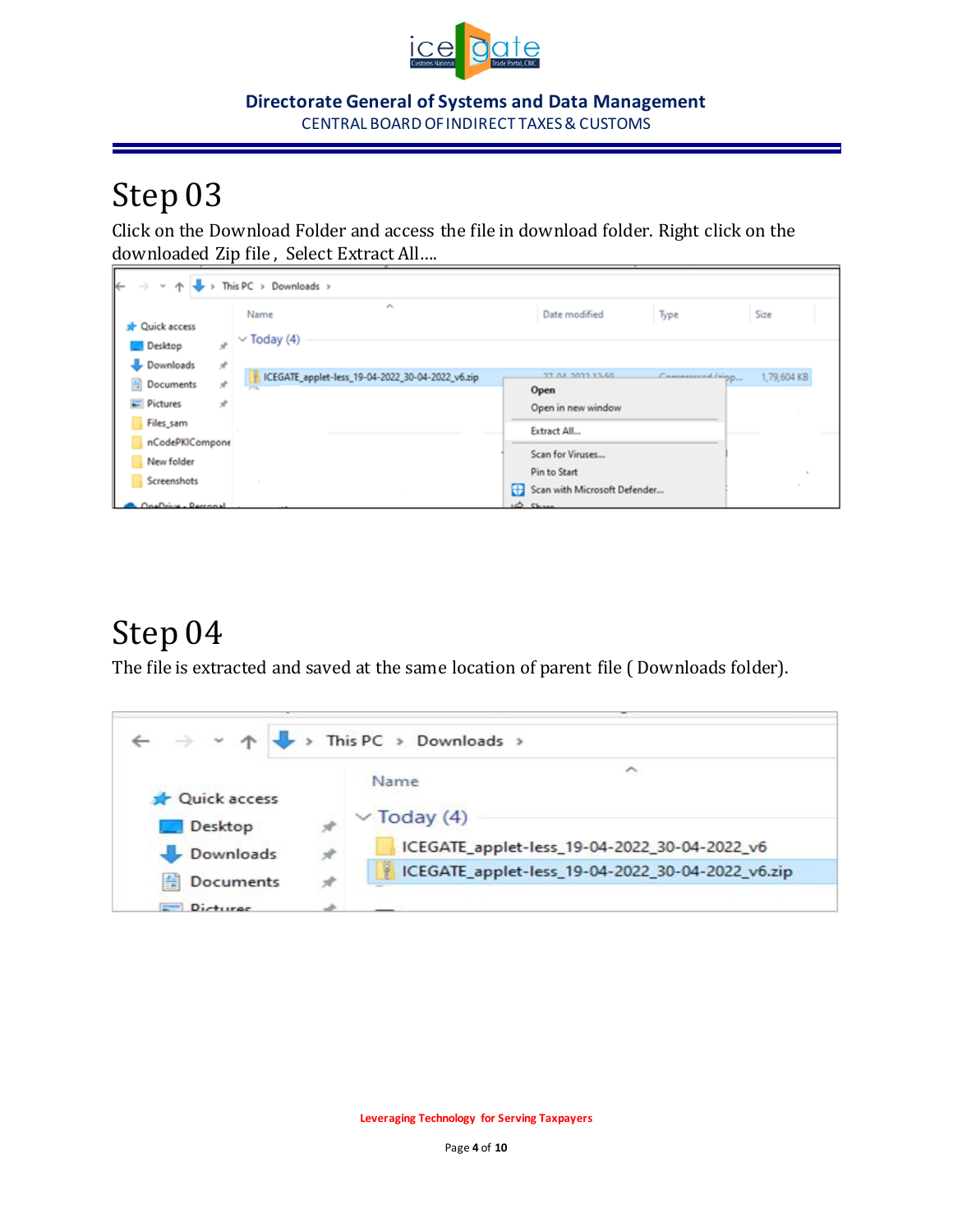

# Step 05

The user should now open the folder ICEGATE -APPLET-LESS…………which was recently extracted from the downloaded ZIP file

| > This PC > Downloads > ICEGATE_applet-less_19-04-2022_30-04-2022_v6 > ICEGATE_applet-less_09-04-2022_30-04-2022_v6<br>$\leftarrow$ $\rightarrow$ $\rightarrow$ $\land$ |    |                                         |                  |                    |           |  |  |
|-------------------------------------------------------------------------------------------------------------------------------------------------------------------------|----|-----------------------------------------|------------------|--------------------|-----------|--|--|
|                                                                                                                                                                         |    | ∧<br>Name                               | Date modified    | Type               | Size      |  |  |
| <b>A</b> Quick access<br><b>Desktop</b>                                                                                                                                 | st | Applet-_less_help_documentpdf           | 25-06-2018 11:46 | Microsoft Edge P   | 538 KB    |  |  |
|                                                                                                                                                                         |    | nCodePKIComponent_Setup_32_bit.exe      | 19-04-2022 12:30 | Application        | 86,696 KB |  |  |
| Downloads                                                                                                                                                               | Å  | ConCodePKIComponent_Setup_64_bit.exe    | 19-04-2022 12:30 | Application        | 93,070 KB |  |  |
| 葟<br>Documents                                                                                                                                                          | À  | Use before installing new setup_Remove_ | 20-06-2018 15:53 | Windows Batch File | 1 KB      |  |  |
| Pictures                                                                                                                                                                |    |                                         |                  |                    |           |  |  |

Click Run on the Exe file to install the user can select the PKI Component (n32 bit /64 bit ) as required

# Step 06

Follow the setup wizard and complete the setup ( The setup down below is done taking 64bit)

| nCodePKIComponent 4.0 Setup |                                                                                                                                                                                                                                                                                                                                                         |      |        | $\times$ |
|-----------------------------|---------------------------------------------------------------------------------------------------------------------------------------------------------------------------------------------------------------------------------------------------------------------------------------------------------------------------------------------------------|------|--------|----------|
|                             | <b>Welcome to nCodePKIComponent</b><br>4.0 Setup<br>Setup will guide you through the installation of<br>nCodePKIComponent 4.0.<br>It is recommended that you close all other applications<br>before starting Setup. This will make it possible to update<br>relevant system files without having to reboot your<br>computer.<br>Click Next to continue. |      |        |          |
|                             |                                                                                                                                                                                                                                                                                                                                                         | Next | Cancel |          |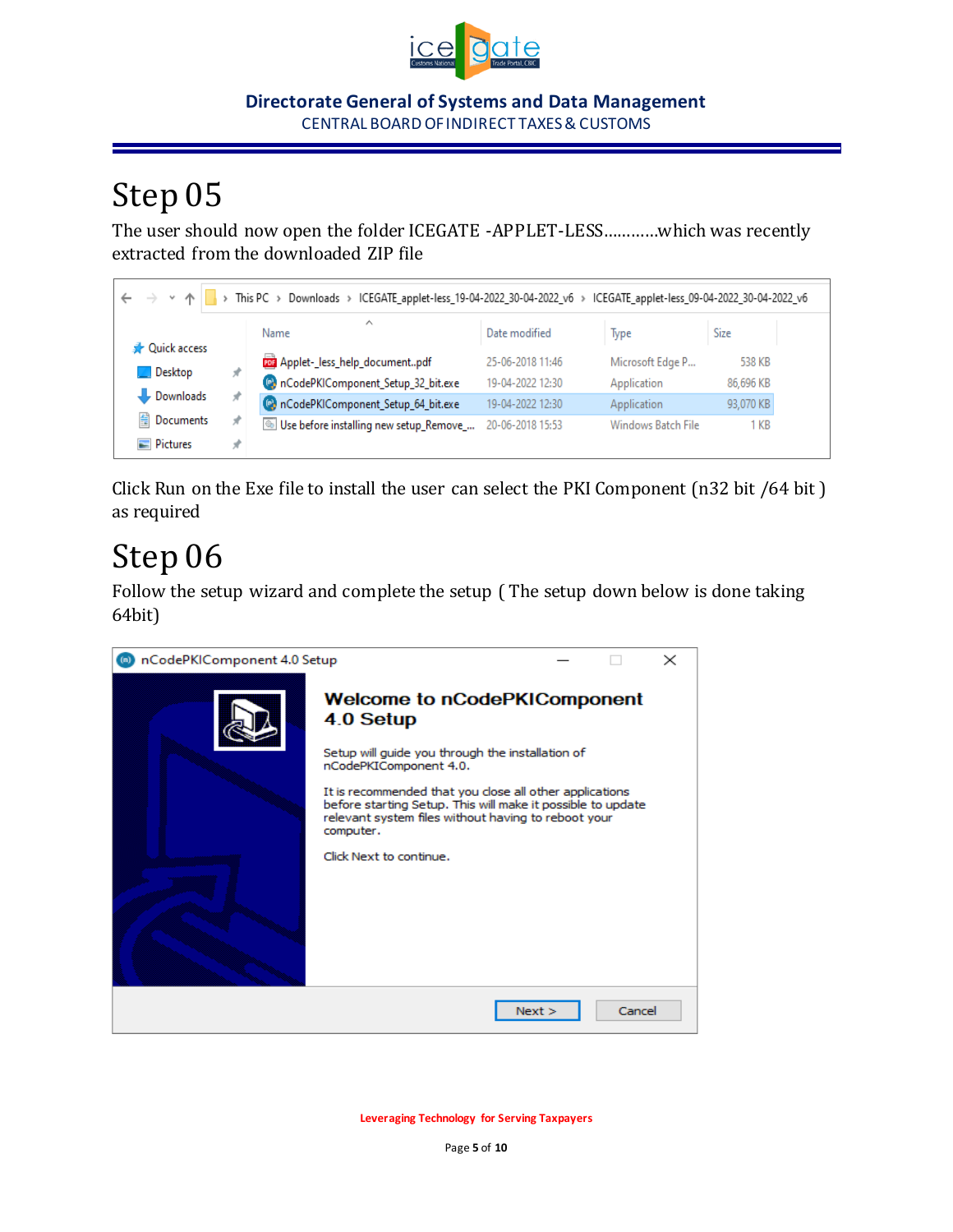

# Step 07

Click Next and Accept the user agreement

| (a) nCodePKIComponent 4.0 Setup<br>×                                                                                                                                                                                                                                                                                                                                                         |  |
|----------------------------------------------------------------------------------------------------------------------------------------------------------------------------------------------------------------------------------------------------------------------------------------------------------------------------------------------------------------------------------------------|--|
| <b>License Agreement</b>                                                                                                                                                                                                                                                                                                                                                                     |  |
| Please review the license terms before installing nCodePKIComponent 4.0.                                                                                                                                                                                                                                                                                                                     |  |
| Press Page Down to see the rest of the agreement.                                                                                                                                                                                                                                                                                                                                            |  |
| Your use of this software is subject to the terms and conditions of the license agreement by<br>which you acquired this software. If you are a volume license customer, use of this<br>software is subject to your volume license agreement. You may not use this software if you<br>have not validly acquired a license for the software from nCode Solutions (A Division of<br>GNFC Ltd.). |  |
| If you accept the terms of the agreement, click I Agree to continue. You must accept the<br>agreement to install nCodePKIComponent 4.0.                                                                                                                                                                                                                                                      |  |
| Nullsoft Install System v3.01                                                                                                                                                                                                                                                                                                                                                                |  |
| Cancel<br>$<$ Back<br>I Agree                                                                                                                                                                                                                                                                                                                                                                |  |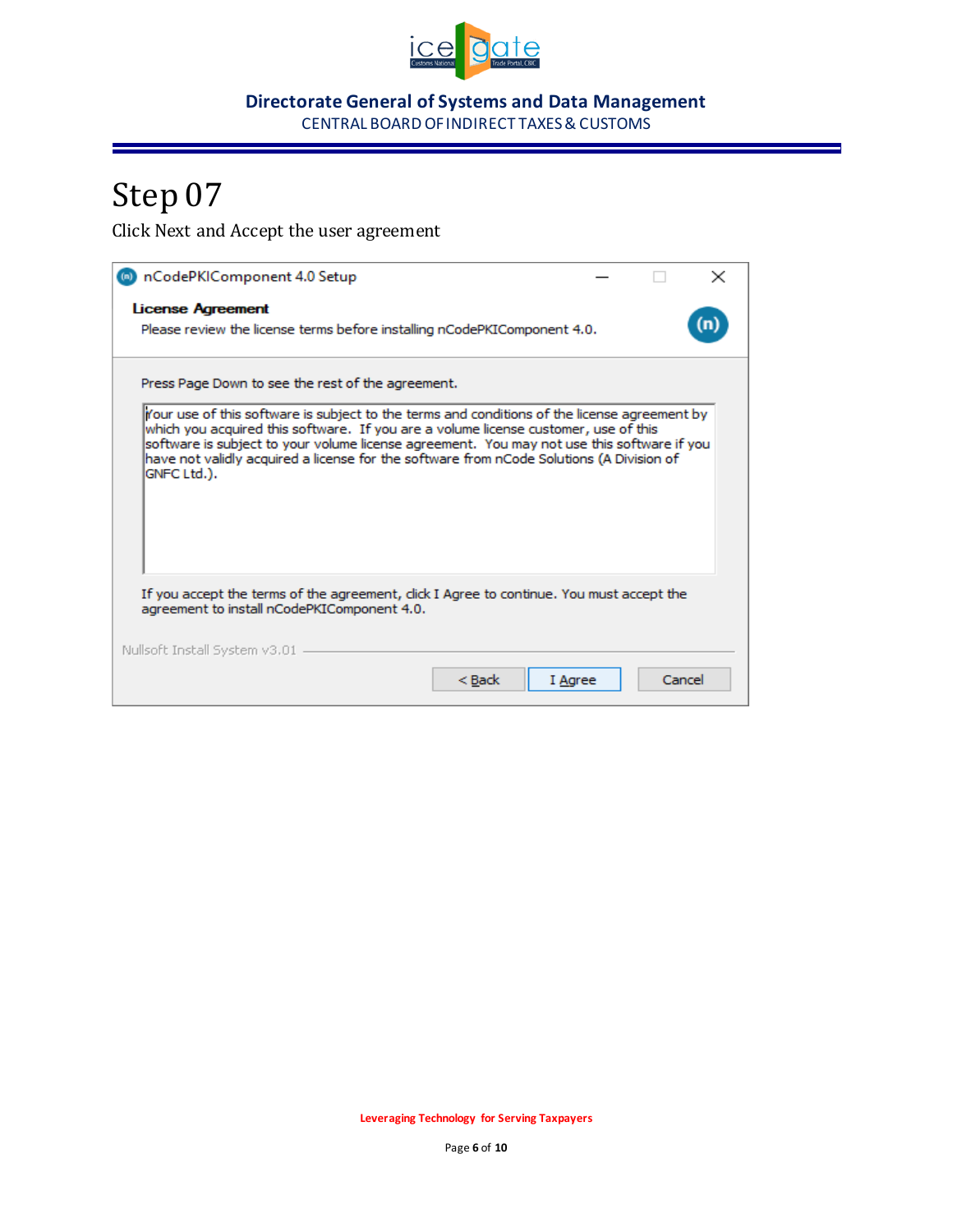

# Step 08

Complete the Setup for PKI Component nCodePKIComponent 4.0 Setup  $\Box$  $^\sim$ Installing  $(n)$ Please wait while nCodePKIComponent 4.0 is being installed. Extract: messages de.properties... 100% Show details Nullsoft Install System v3.01 - $<sub>Back</sub>$ </sub>  $N$ ext > Cancel nCodePKIComponent 4.0 Setup  $\Box$  $^\sim$ **Completing nCodePKIComponent** 4.0 Setup nCodePKIComponent 4.0 has been installed on your computer. Click Finish to close Setup. Einish  $<sub>Back</sub>$ </sub> Cancel

**Leveraging Technology for Serving Taxpayers**

Page **7** of **10**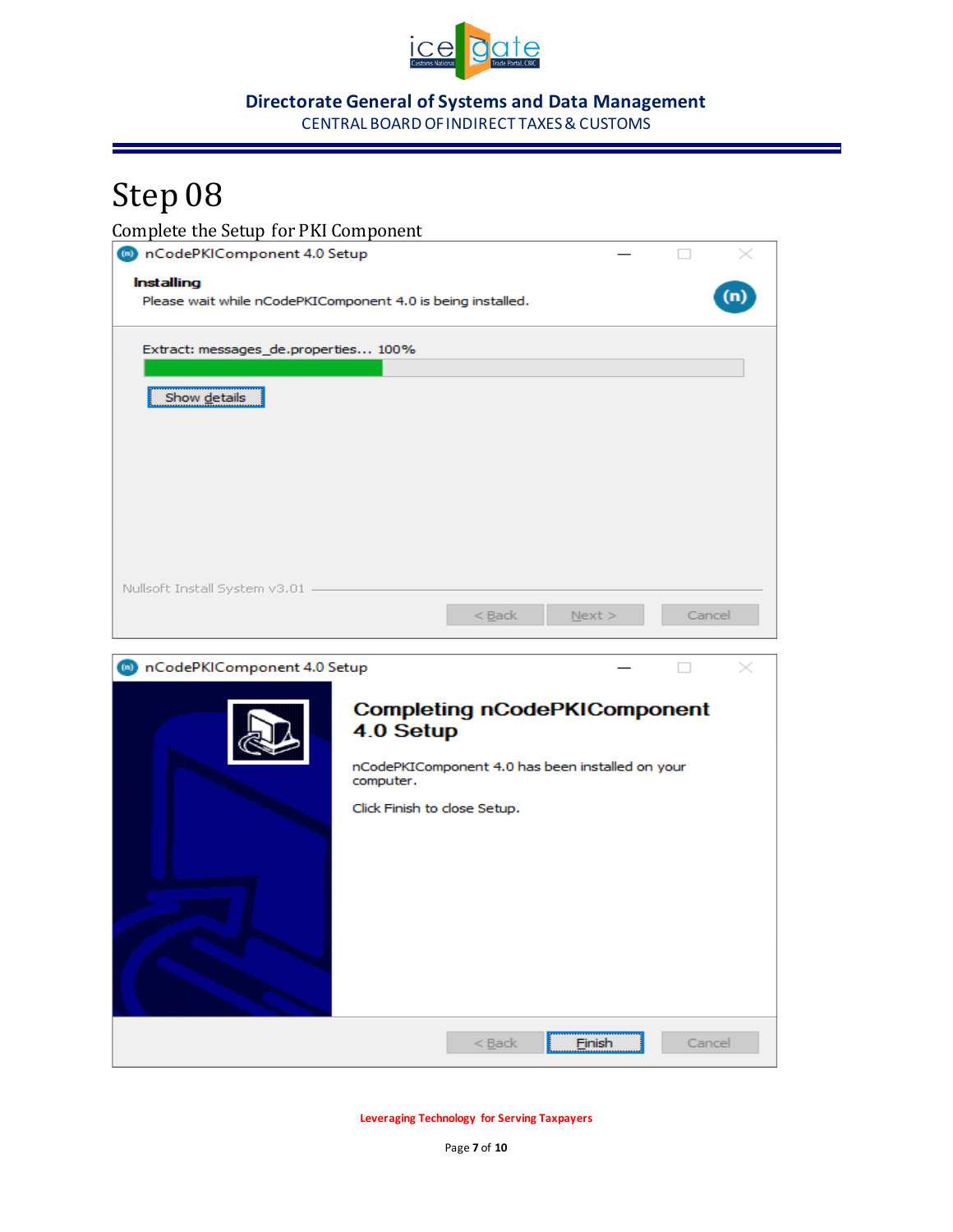

# Step 09

After the Setup is Completed, the user can see the symbol  $N$  in system tray



After the PKI Component setup is complete, the user will Plug DSC in USB drive and can attempt Signing file(XML/Json/Pdf).

Steps to follow when the PKI component is not installed properly, and user is hitting the below error on signing the file

| ICEGATE Common Signer Utility X<br>$+$<br>⊝  |                                      |                                                                                                                                                                                                                                     |  |  |  |  |  |
|----------------------------------------------|--------------------------------------|-------------------------------------------------------------------------------------------------------------------------------------------------------------------------------------------------------------------------------------|--|--|--|--|--|
| cel<br><b>Customs National</b><br>सत्यमय जयत | iate<br>Trade Portal, CBIC           | filesign.icegate.gov.in says<br>Unable to connect to (n)Code PKI component,<br>please check whether the (n)Code PKI component is installed and<br>running.<br>If the issue still persists, please contact the ICEGATE support team. |  |  |  |  |  |
|                                              | <b>PDF Signing</b>                   | $\alpha$                                                                                                                                                                                                                            |  |  |  |  |  |
|                                              | Sign PDF File                        |                                                                                                                                                                                                                                     |  |  |  |  |  |
|                                              | Follow steps to Sign the PDF file    |                                                                                                                                                                                                                                     |  |  |  |  |  |
|                                              | 1) Click on the Sign PDF File button |                                                                                                                                                                                                                                     |  |  |  |  |  |

Request the user to follow the below steps :

- Close PKI component using exit option in system tray
- run : installCert.bat as administrator (available in the PKI component installation folder, usually C : \Program files\nCodePKIcomponent)
- run 32.bat or run 64.bat as per installation (available in the PKI component installation folder usually C : \Program files\nCodePKIcomponent)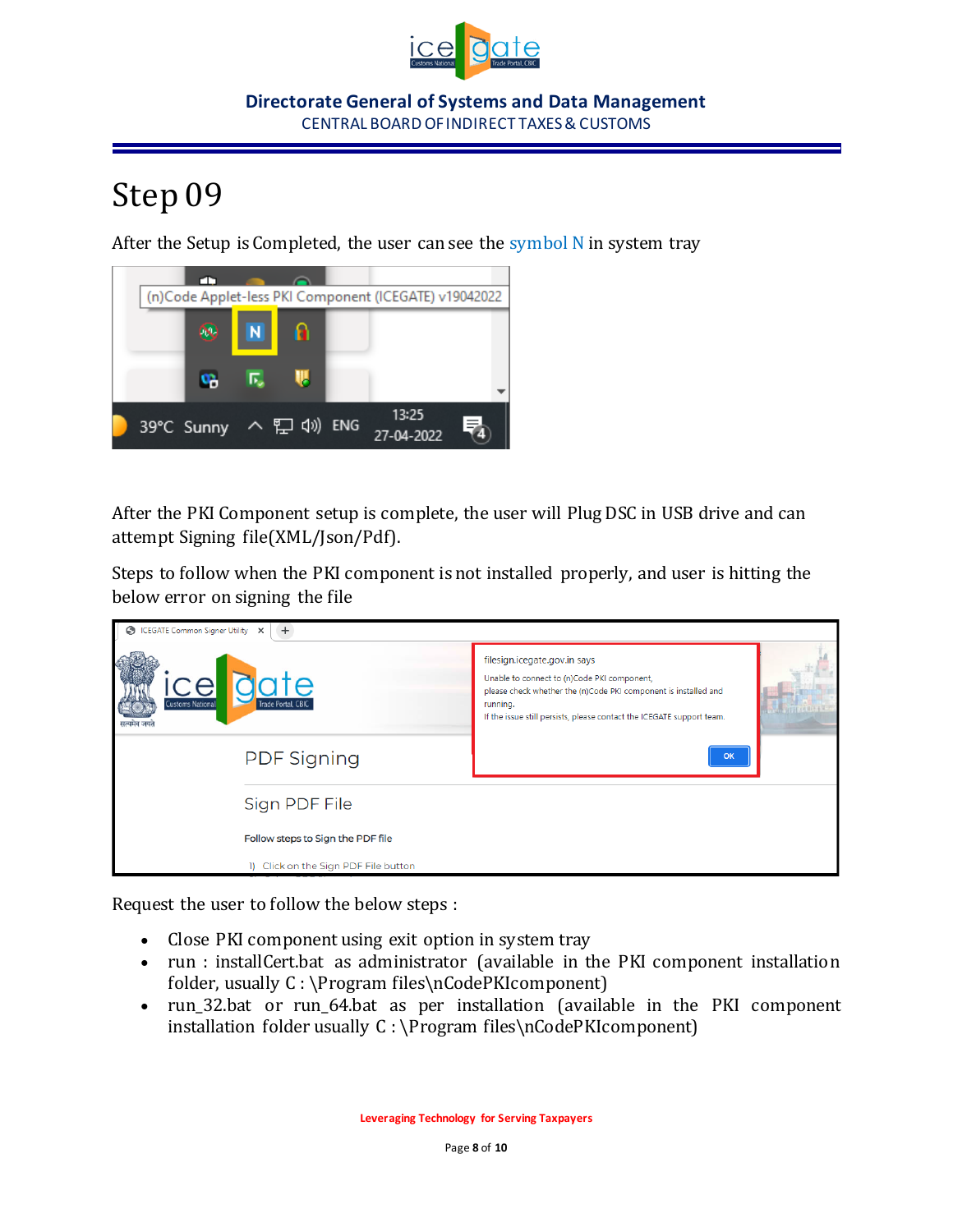

| <b>Share</b><br><b>File</b><br>Home     | View                                                                                                             |                                                          |                                                             |                                                |  |  |  |  |
|-----------------------------------------|------------------------------------------------------------------------------------------------------------------|----------------------------------------------------------|-------------------------------------------------------------|------------------------------------------------|--|--|--|--|
| Pin to Quick<br>Paste<br>Copy<br>access | & Cut<br>n i<br>w <sub>m</sub> Copy path<br>Delete Rename<br>Move<br>.0D1<br><b>F</b> Paste shortcut<br>to<br>to | └□ New item ▼<br>F Easy access *<br><b>New</b><br>folder | 目 Open -<br><b>Z</b> Edit<br>Properties<br><b>B</b> History | Select all<br>몸 Select none<br><b>Relation</b> |  |  |  |  |
| Clipboard                               | Organize                                                                                                         | New                                                      | Open                                                        | Select                                         |  |  |  |  |
|                                         | > This PC > Windows (C:) > Program Files > nCodePKIComponent                                                     |                                                          |                                                             |                                                |  |  |  |  |
|                                         | $\widehat{\phantom{a}}$<br>Name                                                                                  | Date modified                                            | Size<br>Type                                                |                                                |  |  |  |  |
| <b>A</b> Quick access                   |                                                                                                                  |                                                          |                                                             |                                                |  |  |  |  |
| Desktop<br>×.                           | jre1.8.0_211_64                                                                                                  | 01-06-2022 13:18<br>01-06-2022 13:18                     | <b>File folder</b>                                          |                                                |  |  |  |  |
| Downloads<br>À                          | <b>Allib</b><br>cleaninstall.bat                                                                                 | 01-06-2022 13:17                                         | File folder<br>Windows Batch File                           | $2$ KB                                         |  |  |  |  |
| 兽<br>Documents<br>À                     | <b>COPYRIGHT</b>                                                                                                 | 02-04-2019 10:11                                         | File                                                        | 4 KB                                           |  |  |  |  |
| Pictures<br>À.                          | łыT<br>desktop.ini                                                                                               | 20-07-2019 10:04                                         | Configuration sett                                          | 1 KB                                           |  |  |  |  |
| an Data (D:)                            | <sup>6</sup> favicon.ico                                                                                         | 29-04-2017 15:37                                         | Icon                                                        | <b>10 KB</b>                                   |  |  |  |  |
|                                         | installCert.bat                                                                                                  | 01-06-2022 13:18                                         | <b>Windows Batch File</b>                                   | 1 KB                                           |  |  |  |  |
| OneDrive - Personal                     | <b>TLICENSE</b>                                                                                                  | 02-04-2019 10:11                                         | File                                                        | 1 <sub>KB</sub>                                |  |  |  |  |
| $\blacksquare$ This PC                  | Ħ<br>License.txt                                                                                                 | 01-05-2017 12:43                                         | <b>Text Document</b>                                        | $1$ KB                                         |  |  |  |  |
| 3D Objects                              | localhost.cer                                                                                                    | 10-07-2018 15:55                                         | <b>Security Certificate</b>                                 | 1 <sub>KB</sub>                                |  |  |  |  |
| Desktop                                 | $\mathbb{H}$ ncmd.exe                                                                                            | 01-08-2019 20:53                                         | Application                                                 | 45 KB                                          |  |  |  |  |
| <b>Documents</b>                        | △ nCodePkiComponentV4.jar                                                                                        | 06-05-2022 14:02                                         | <b>Executable Jar File</b>                                  | 18,241 KB                                      |  |  |  |  |
| Downloads                               | <b>README.txt</b>                                                                                                | 02-04-2019 10:11                                         | <b>Text Document</b>                                        | 1 <sub>KB</sub>                                |  |  |  |  |
|                                         | release                                                                                                          | 02-04-2019 10:11                                         | File                                                        | 1 KB                                           |  |  |  |  |
| Music                                   | Tun 32.bat                                                                                                       | 17-07-2020 10:44                                         | <b>Windows Batch File</b>                                   | 1 <sub>KB</sub>                                |  |  |  |  |
| Pictures                                | tun 64.bat                                                                                                       | 08-08-2020 11:26                                         | <b>Windows Batch File</b>                                   | 1 <sub>KB</sub>                                |  |  |  |  |
| Videos                                  | <b>THIRD</b> Type: Windows Batch File                                                                            | 02-04-2019 10:11                                         | <b>Text Document</b>                                        | 147 KB                                         |  |  |  |  |
| <sup>12</sup> Windows (C:)              | Size: 176 bytes<br><b>THIRD</b><br>Date modified: 08-08-2020 11:26                                               | 14-03-2019 18:13                                         | <b>Text Document</b>                                        | 111 KB                                         |  |  |  |  |
| pum Data (D:)                           | <b>C</b> uninst.exe                                                                                              | 01-06-2022 13:18                                         | Application                                                 | 49 KB                                          |  |  |  |  |
| <b>HP RECOVERY (E:)</b>                 | <b>C</b> Welcome.html                                                                                            | 02-04-2019 10:11                                         | Microsoft Edge H                                            | 1 KB                                           |  |  |  |  |
| $20.34 - 44.$                           |                                                                                                                  |                                                          |                                                             |                                                |  |  |  |  |
| H<br>Ω<br>Type here to search           | O                                                                                                                | Ξi                                                       | æ.                                                          | $\lambda$<br>œ,<br>$\bullet$                   |  |  |  |  |

• Post completing all the steps listed above , user should be able to use PKI component using the website